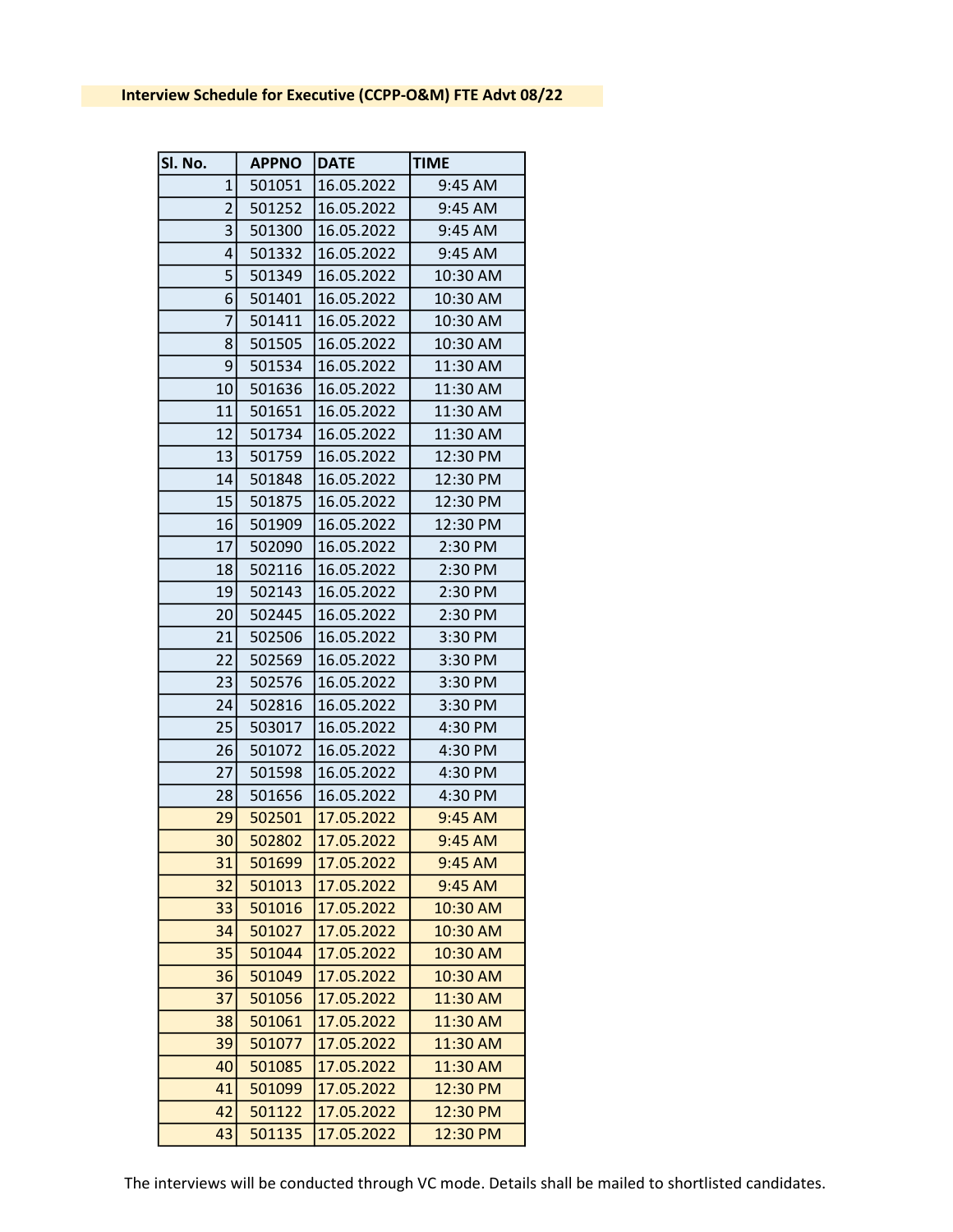| Sl. No. | <b>APPNO</b> | <b>DATE</b> | <b>TIME</b> |
|---------|--------------|-------------|-------------|
| 44      | 501178       | 17.05.2022  | 12:30 PM    |
| 45      | 501190       | 17.05.2022  | 2:30 PM     |
| 46      | 501195       | 17.05.2022  | 2:30 PM     |
| 47      | 501198       | 17.05.2022  | 2:30 PM     |
| 48      | 501232       | 17.05.2022  | 2:30 PM     |
| 49      | 501234       | 17.05.2022  | 3:30 PM     |
| 50      | 501274       | 17.05.2022  | 3:30 PM     |
| 51      | 501284       | 17.05.2022  | 3:30 PM     |
| 52      | 501337       | 17.05.2022  | 3:30 PM     |
| 53      | 501352       | 17.05.2022  | 4:30 PM     |
| 54      | 501370       | 17.05.2022  | 4:30 PM     |
| 55      | 501389       | 17.05.2022  | 4:30 PM     |
| 56      | 501392       | 17.05.2022  | 4:30 PM     |
| 57      | 501400       | 18.05.2022  | $9:45$ AM   |
| 58      | 501410       | 18.05.2022  | $9:45$ AM   |
| 59      | 501417       | 18.05.2022  | $9:45$ AM   |
| 60      | 501441       | 18.05.2022  | 9:45 AM     |
| 61      | 501468       | 18.05.2022  | 10:30 AM    |
| 62      | 501475       | 18.05.2022  | 10:30 AM    |
| 63      | 501502       | 18.05.2022  | 10:30 AM    |
| 64      | 501515       | 18.05.2022  | 10:30 AM    |
| 65      | 501522       | 18.05.2022  | 11:30 AM    |
| 66      | 501559       | 18.05.2022  | 11:30 AM    |
| 67      | 501566       | 18.05.2022  | 11:30 AM    |
| 68      | 501575       | 18.05.2022  | 11:30 AM    |
| 69      | 501578       | 18.05.2022  | 12:30 PM    |
| 70      | 501588       | 18.05.2022  | 12:30 PM    |
| 71      | 501604       | 18.05.2022  | 12:30 PM    |
| 72      | 501606       | 18.05.2022  | 12:30 PM    |
| 73      | 501611       | 18.05.2022  | 2:30 PM     |
| 74      | 501619       | 18.05.2022  | 2:30 PM     |
| 75      | 501627       | 18.05.2022  | 2:30 PM     |
| 76      | 501630       | 18.05.2022  | 2:30 PM     |
| 77      | 501641       | 18.05.2022  | 3:30 PM     |
| 78      | 501643       | 18.05.2022  | 3:30 PM     |
| 79      | 501645       | 18.05.2022  | 3:30 PM     |
| 80      | 501660       | 18.05.2022  | 3:30 PM     |
| 81      | 501662       | 18.05.2022  | 4:30 PM     |
| 82      | 501670       | 18.05.2022  | 4:30 PM     |
| 83      | 501671       | 18.05.2022  | 4:30 PM     |
| 84      | 501681       | 18.05.2022  | 4:30 PM     |
| 85      | 501702       | 19.05.2022  | $9:45$ AM   |
| 86      | 501721       | 19.05.2022  | 9:45 AM     |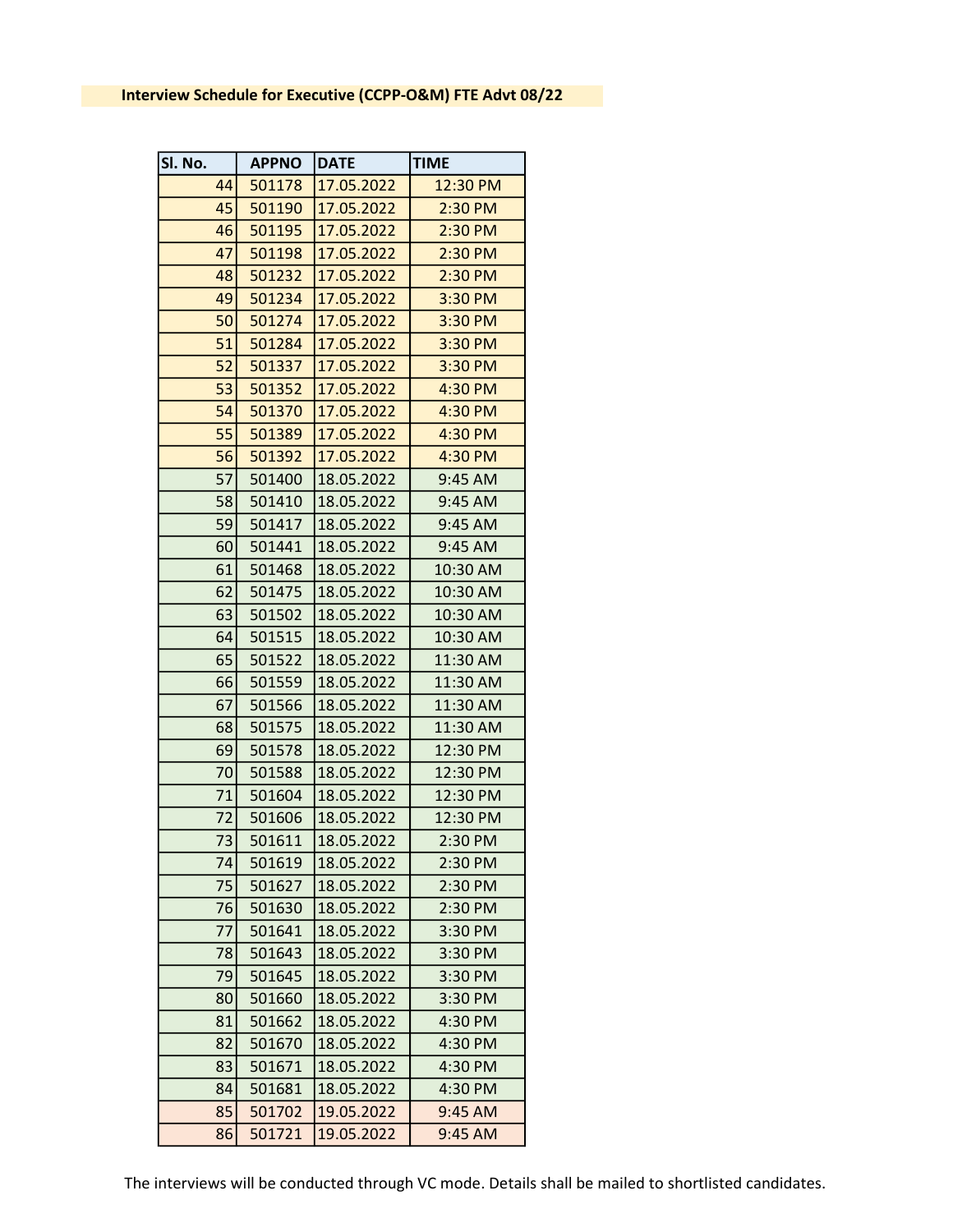| Sl. No. | <b>APPNO</b> | <b>DATE</b> | <b>TIME</b> |
|---------|--------------|-------------|-------------|
| 87      | 501767       | 19.05.2022  | 9:45 AM     |
| 88      | 501772       | 19.05.2022  | 9:45 AM     |
| 89      | 501804       | 19.05.2022  | 10:30 AM    |
| 90      | 501817       | 19.05.2022  | 10:30 AM    |
| 91      | 501819       | 19.05.2022  | 10:30 AM    |
| 92      | 501829       | 19.05.2022  | 10:30 AM    |
| 93      | 501830       | 19.05.2022  | 11:30 AM    |
| 94      | 501833       | 19.05.2022  | 11:30 AM    |
| 95      | 501836       | 19.05.2022  | 11:30 AM    |
| 96      | 501838       | 19.05.2022  | 11:30 AM    |
| 97      | 501859       | 19.05.2022  | 12:30 PM    |
| 98      | 501865       | 19.05.2022  | 12:30 PM    |
| 99      | 501927       | 19.05.2022  | 12:30 PM    |
| 100     | 501936       | 19.05.2022  | 12:30 PM    |
| 101     | 501940       | 19.05.2022  | $2:30$ PM   |
| 102     | 501946       | 19.05.2022  | 2:30 PM     |
| 103     | 501949       | 19.05.2022  | 2:30 PM     |
| 104     | 501991       | 19.05.2022  | 2:30 PM     |
| 105     | 501997       | 19.05.2022  | 3:30 PM     |
| 106     | 502005       | 19.05.2022  | 3:30 PM     |
| 107     | 502011       | 19.05.2022  | 3:30 PM     |
| 108     | 502020       | 19.05.2022  | 3:30 PM     |
| 109     | 502027       | 19.05.2022  | 4:30 PM     |
| 110     | 502033       | 19.05.2022  | 4:30 PM     |
| 111     | 502071       | 19.05.2022  | 4:30 PM     |
| 112     | 502083       | 19.05.2022  | 4:30 PM     |
| 113     | 502084       | 20.05.2022  | 9:45 AM     |
| 114     | 502094       | 20.05.2022  | 9:45 AM     |
| 115     | 502109       | 20.05.2022  | 9:45 AM     |
| 116     | 502132       | 20.05.2022  | 9:45 AM     |
| 117     | 502142       | 20.05.2022  | 10:30 AM    |
| 118     | 502161       | 20.05.2022  | 10:30 AM    |
| 119     | 502201       | 20.05.2022  | 10:30 AM    |
| 120     | 502203       | 20.05.2022  | 10:30 AM    |
| 121     | 502236       | 20.05.2022  | 11:30 AM    |
| 122     | 502251       | 20.05.2022  | 11:30 AM    |
| 123     | 502269       | 20.05.2022  | 11:30 AM    |
| 124     | 502277       | 20.05.2022  | 11:30 AM    |
| 125     | 502285       | 20.05.2022  | 12:30 PM    |
| 126     | 502295       | 20.05.2022  | 12:30 PM    |
| 127     | 502301       | 20.05.2022  | 12:30 PM    |
| 128     | 502324       | 20.05.2022  | 12:30 PM    |
| 129     | 502333       | 20.05.2022  | 2:30 PM     |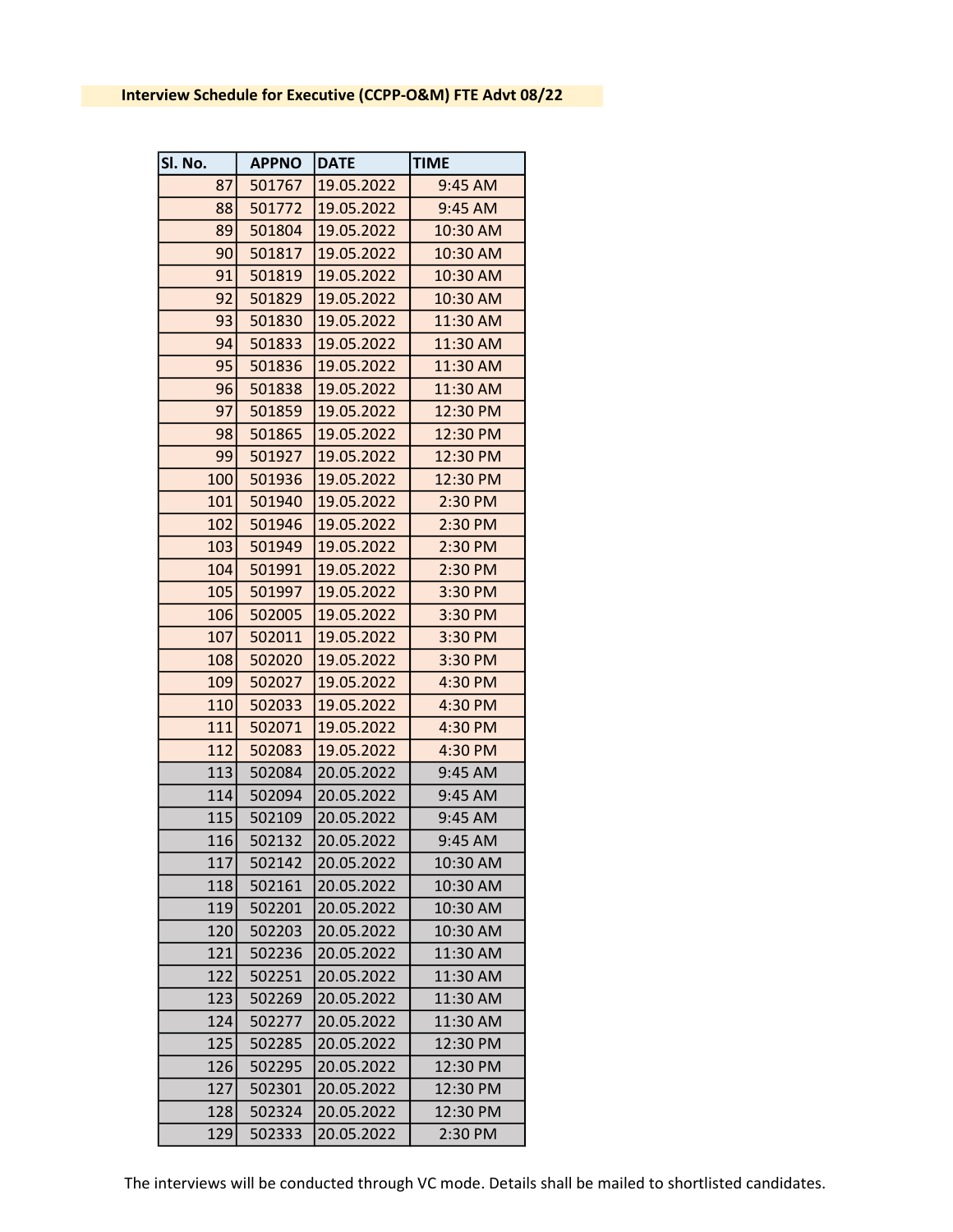| Sl. No. | <b>APPNO</b> | DATE       | <b>TIME</b> |
|---------|--------------|------------|-------------|
| 130     | 502335       | 20.05.2022 | 2:30 PM     |
| 131     | 502336       | 20.05.2022 | 2:30 PM     |
| 132     | 502370       | 20.05.2022 | 2:30 PM     |
| 133     | 502373       | 20.05.2022 | 3:30 PM     |
| 134     | 502407       | 20.05.2022 | 3:30 PM     |
| 135     | 502410       | 20.05.2022 | 3:30 PM     |
| 136     | 502411       | 20.05.2022 | 3:30 PM     |
| 137     | 502419       | 20.05.2022 | 4:30 PM     |
| 138     | 502421       | 20.05.2022 | 4:30 PM     |
| 139     | 502423       | 20.05.2022 | 4:30 PM     |
| 140     | 502429       | 20.05.2022 | 4:30 PM     |
| 141     | 502438       | 23.05.2022 | 9:45 AM     |
| 142     | 502468       | 23.05.2022 | 9:45 AM     |
| 143     | 502470       | 23.05.2022 | 9:45 AM     |
| 144     | 502472       | 23.05.2022 | 9:45 AM     |
| 145     | 502477       | 23.05.2022 | 10:30 AM    |
| 146     | 502494       | 23.05.2022 | 10:30 AM    |
| 147     | 502514       | 23.05.2022 | 10:30 AM    |
| 148     | 502518       | 23.05.2022 | 10:30 AM    |
| 149     | 502556       | 23.05.2022 | 11:30 AM    |
| 150     | 502570       | 23.05.2022 | 11:30 AM    |
| 151     | 502577       | 23.05.2022 | 11:30 AM    |
| 152     | 502586       | 23.05.2022 | 11:30 AM    |
| 153     | 502589       | 23.05.2022 | 12:30 PM    |
| 154     | 502598       | 23.05.2022 | 12:30 PM    |
| 155     | 502624       | 23.05.2022 | 12:30 PM    |
| 156     | 502629       | 23.05.2022 | 12:30 PM    |
| 157     | 502644       | 23.05.2022 | 2:30 PM     |
| 158     | 502686       | 23.05.2022 | 2:30 PM     |
| 159     | 502696       | 23.05.2022 | 2:30 PM     |
| 160     | 502698       | 23.05.2022 | 2:30 PM     |
| 161     | 502711       | 23.05.2022 | 3:30 PM     |
| 162     | 502717       | 23.05.2022 | 3:30 PM     |
| 163     | 502722       | 23.05.2022 | 3:30 PM     |
| 164     | 502734       | 23.05.2022 | 3:30 PM     |
| 165     | 502737       | 23.05.2022 | 4:30 PM     |
| 166     | 502742       | 23.05.2022 | 4:30 PM     |
| 167     | 502757       | 23.05.2022 | 4:30 PM     |
| 168     | 502762       | 23.05.2022 | 4:30 PM     |
| 169     | 502773       | 24.05.2022 | 9:45 AM     |
| 170     | 502789       | 24.05.2022 | 9:45 AM     |
| 171     | 502824       | 24.05.2022 | 9:45 AM     |
| 172     | 502825       | 24.05.2022 | 9:45 AM     |